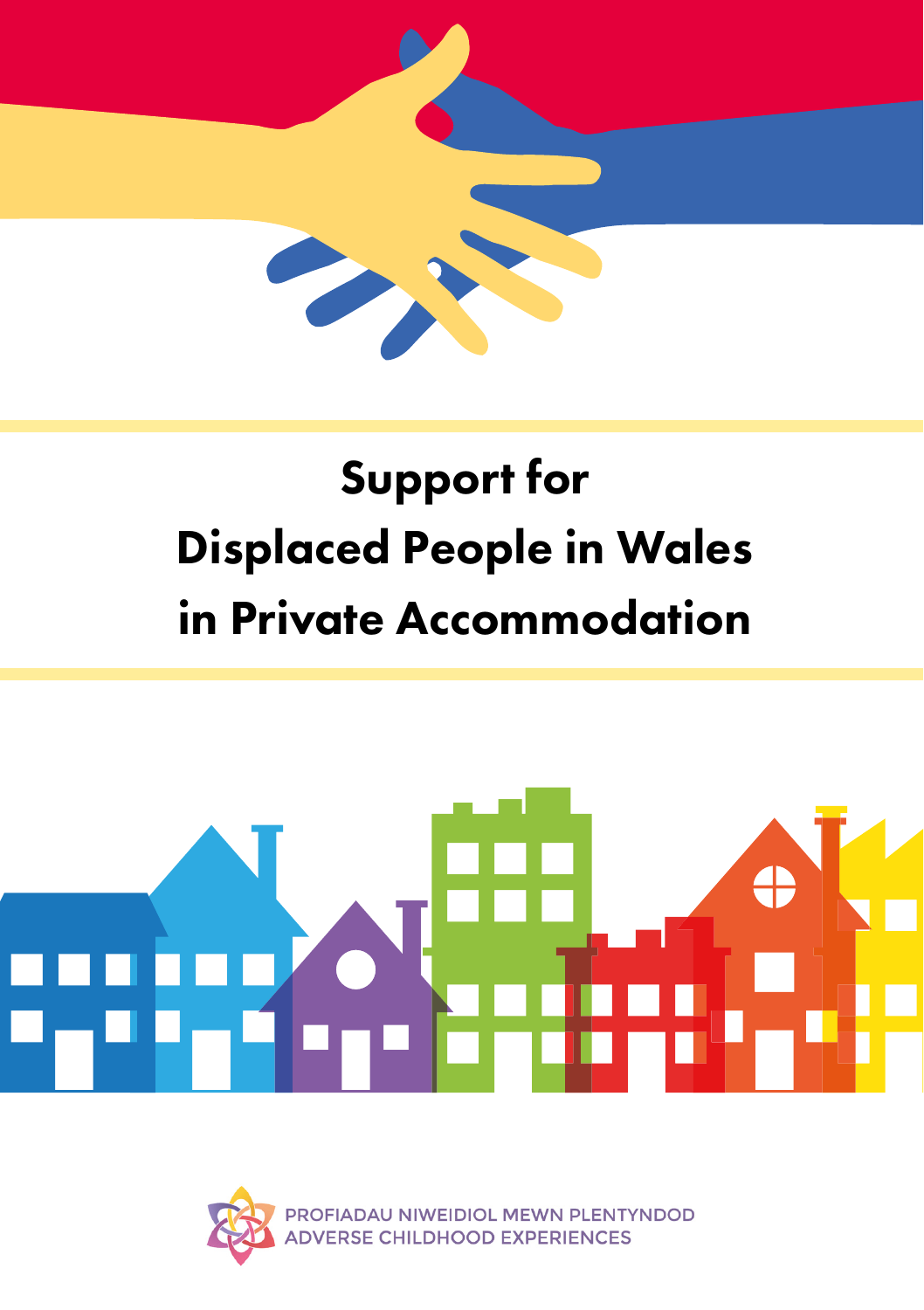This short guide sets out some of the things to think about if you are hosting individuals or families in your home.

People forced to flee from their home country may have experienced distressing events. They may have witnessed violence towards others or experienced it themselves. They may have seen their homes and towns destroyed. They may have lost or become separated from friends and family. They may have had to leave others and their belongings, including pets behind. Children may not have been in education for many weeks.

The experience of conflict is an individual experience. Many people experience the emotions of fear, loss, despair, bereavement, stress and shock but the way in which the respond can be very different. There could be concern for others (children, family members, friends and community) as much as concern for themselves. Often people seek to actively support their community and bring strong positive messages of hope and a desire to give back for the help they have received, or to support friends and family financially. These are people who can often help others from their country through peer support and positive outlook.

For more information, the Royal College of Psychiatrists have produced a leaflet on coping after a traumatic event, which contains information for anyone who has experienced a traumatic event, or who knows someone who has:

[Coping after a traumatic event |](https://eur01.safelinks.protection.outlook.com/?url=https%3A%2F%2Fwww.rcpsych.ac.uk%2Fmental-health%2Fproblems-disorders%2Fcoping-after-a-traumatic-event&data=04%7C01%7CBeverley.Morgan%40gov.wales%7Cdd15b56d85bd45ad529708da0024b88e%7Ca2cc36c592804ae78887d06dab89216b%7C0%7C0%7C637822454955485364%7CUnknown%7CTWFpbGZsb3d8eyJWIjoiMC4wLjAwMDAiLCJQIjoiV2luMzIiLCJBTiI6Ik1haWwiLCJXVCI6Mn0%3D%7C3000&sdata=Xs4Alw%2Bs6lCifwuRfj8GDWox6xZkBXCYm6tSjDiPe%2FI%3D&reserved=0)  [Royal College of Psychiatrists \(rcpsych.ac.uk\)](https://eur01.safelinks.protection.outlook.com/?url=https%3A%2F%2Fwww.rcpsych.ac.uk%2Fmental-health%2Fproblems-disorders%2Fcoping-after-a-traumatic-event&data=04%7C01%7CBeverley.Morgan%40gov.wales%7Cdd15b56d85bd45ad529708da0024b88e%7Ca2cc36c592804ae78887d06dab89216b%7C0%7C0%7C637822454955485364%7CUnknown%7CTWFpbGZsb3d8eyJWIjoiMC4wLjAwMDAiLCJQIjoiV2luMzIiLCJBTiI6Ik1haWwiLCJXVCI6Mn0%3D%7C3000&sdata=Xs4Alw%2Bs6lCifwuRfj8GDWox6xZkBXCYm6tSjDiPe%2FI%3D&reserved=0)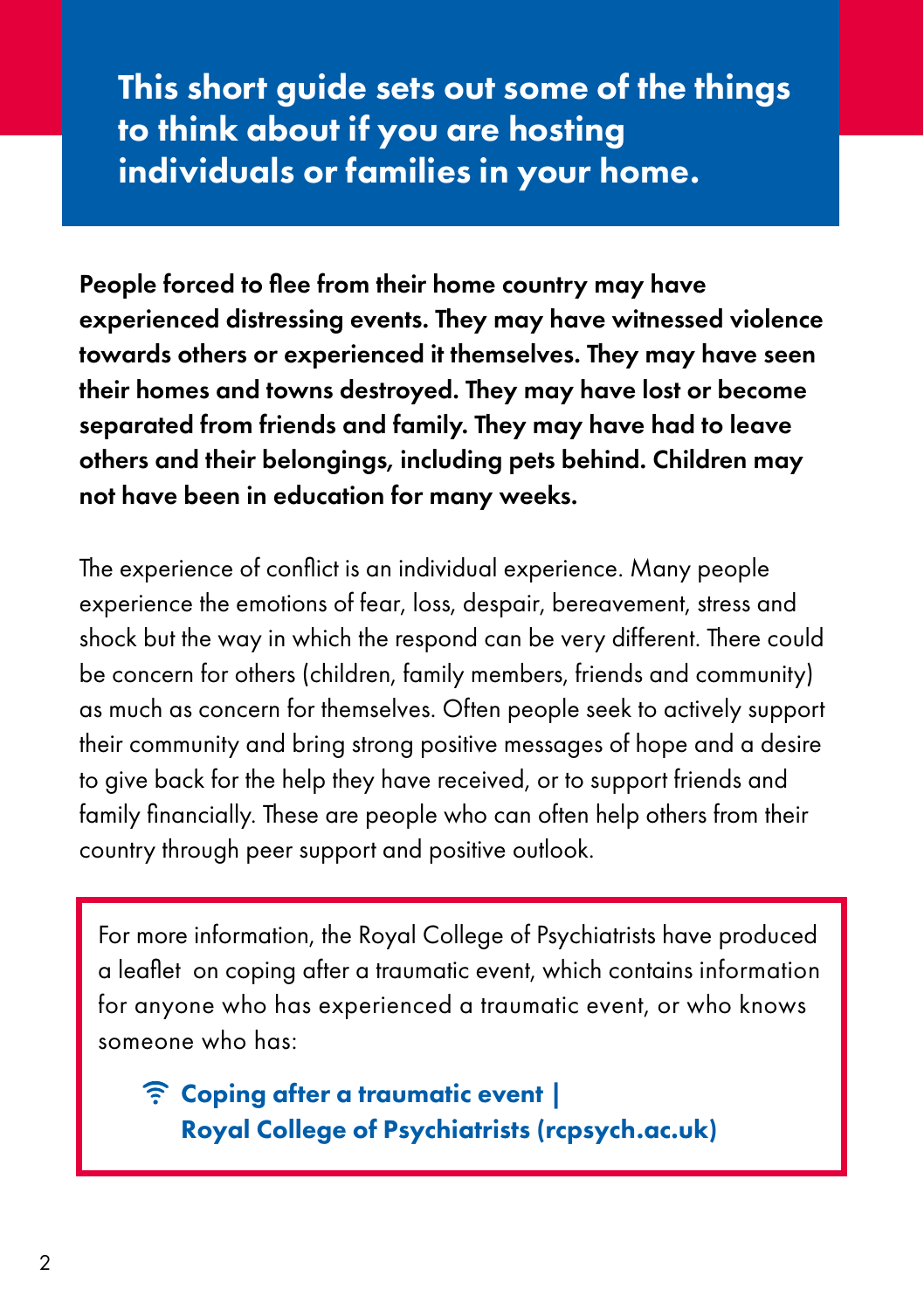Adversity and trauma could have been experienced in the home country that people are fleeing from, but also in the countries they fled to, or on their migration journey. People may have become separated from their families, and for children and young people this can sometimes lead to having to travel alone, and taking on more adult roles in finding their way to safety such as engaging with authorities. Food and basic necessities may have been scarce and a daily struggle to feed families may have led to sacrifices in health and nutrition. People may have been subjected to violence, threats or intimidation during their journey, including from authorities in the countries they travel through or from those seeking to exploit and make money from their plight such as traffickers and smugglers. There is also an increased risk of sexual and gender based violence, both in conflict and on the journey to Wales.

When people arrive in Wales, they also may feel frightened, disorientated and struggle to cope with their new surroundings as well as trying to make sense of what they have experienced. There will be things that are difficult such as not knowing English or Welsh, different systems for healthcare and education and for many a concern that they will need to find employment. Often cultural differences can make people feel isolated, so things like being able to cook your own food, access familiar, affordable foodstuffs, and the chance to connect with others from their country

may be important. In the forefront of many people's minds will be what is happening to friends and family they have left behind or who have not come to Wales. Maintaining communications where possible with them will be vital, and this is usually facilitated by phone and internet. It will be particularly distressing not to be able to make contact and feel assured about their safety.

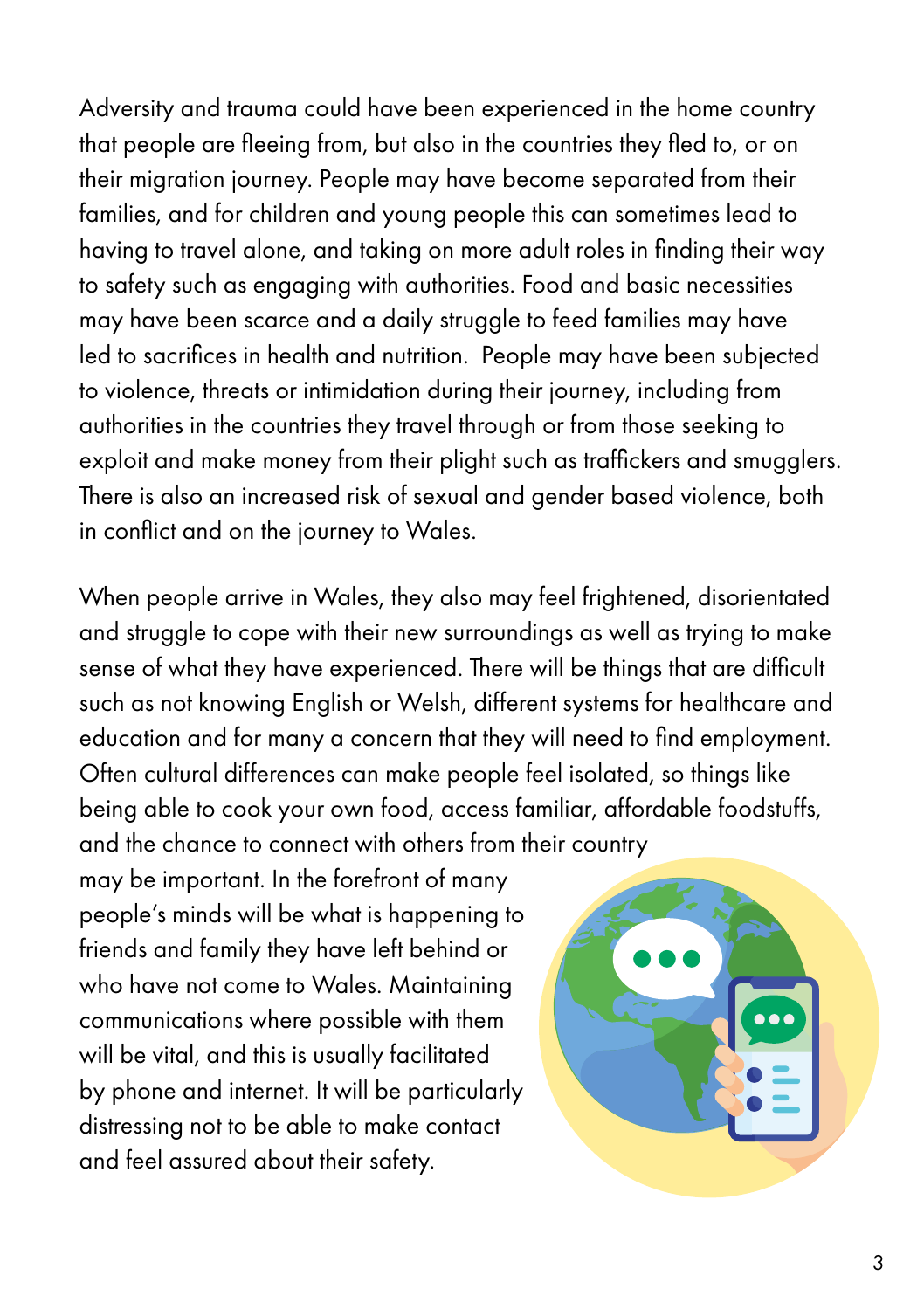## **As a sponsor of a displaced family or individual, you are not expected to be a professional in trauma or mental health**.

There is support available to you and the people you are hosting if you think this help may be needed. People may display signs of adversity and distress in different ways; all of which are normal and as a result of them for example, they may be withdrawn, disengaged or finding it difficult to make friends, or they may be anxious, fearful, angry or upset. Some will want to talk about what's happened to them; others may not at this stage. Taking a trauma informed approach simply means you understand that anyone may have experienced trauma in their lives. There are things we can all do to help create the most welcoming environment in which people can try to heal from their experiences.

When you are supporting an individual or family briefly, or over a longer period of time, it is important to **build trust** as soon as possible. One of the easiest way in which people can feel supported is if they feel that they are listened to. They may wish to share what's happened to them, or they may just want to try and move forward with their lives, find work, and get involved in the community. Understanding what they need, and listening to what they tell you is best for them is an important foundation to the relationship you will build with them. Most people prioritise their **safety** and that of their families. Access to basic necessities is vital to support this; food, shelter, hygiene, clothing and healthcare. By hosting them in your home you are already facilitating that.

Sponsors could have a conversation about what would make people feel safer; maybe things like physical safety and security within the house, somewhere they can lock away personal possessions. Discuss the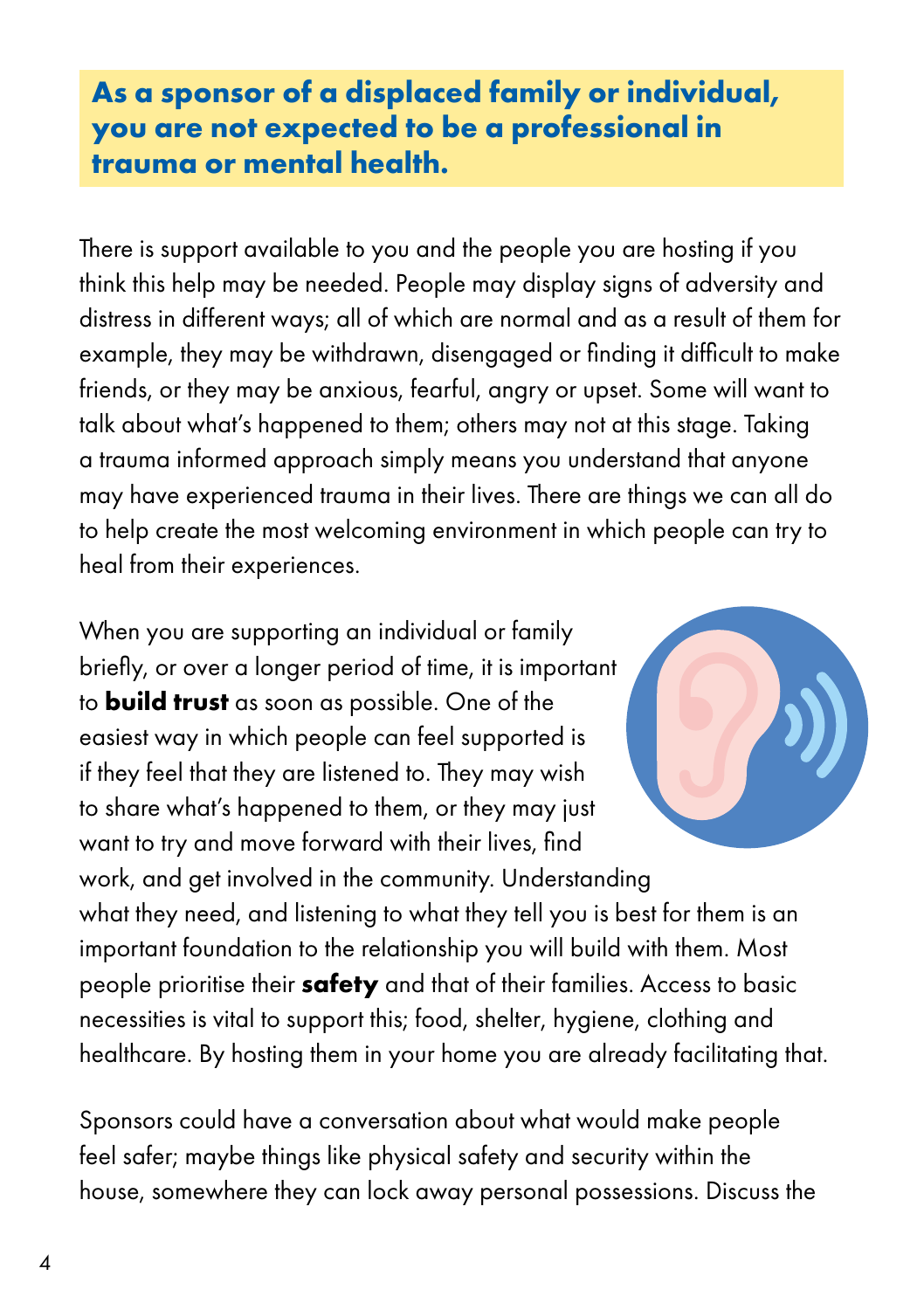boundaries to the use of space in the home allowing for connection and friendships but also privacy when needed, and ensuring children in the household are safeguarded. There may be some concerns about personal safety. Discuss together how people feel about being in your home, do they feel safe, what might make them feel less anxious? They may have concerns about being in public spaces outside or for children on the journey for school for example. Reassurance and advice will be important as well as connecting them to people who can help such as support within the local community.

**Connection** to the community, inclusion and access to peer support from others are also things that can help someone trying to overcome adversity and trauma. Conversations around interests, hobbies and **collaboration**

is key. Providing information that allows them to make **choices** about things they could be become involved with or opportunities to progress their interests will support independence and confidence. Perhaps there are some shared interests you have you may be able to help develop or introductions that can be made to local organisations and groups. Do they have a faith that could be supported by a local church or other religious and community institution?



People newly arrived in the UK will have very little knowledge of the local area; hosts can **empower** newly arrived people to find out more about on offer by helping them navigate the town or city in which you live and providing practical tools such as public transport options, local guides, job centres, libraries and places of interest. This will improve confidence in exploring and the opportunity to make connection in the local area, which will then support their language development, possible employment and sense of belonging in the wider community.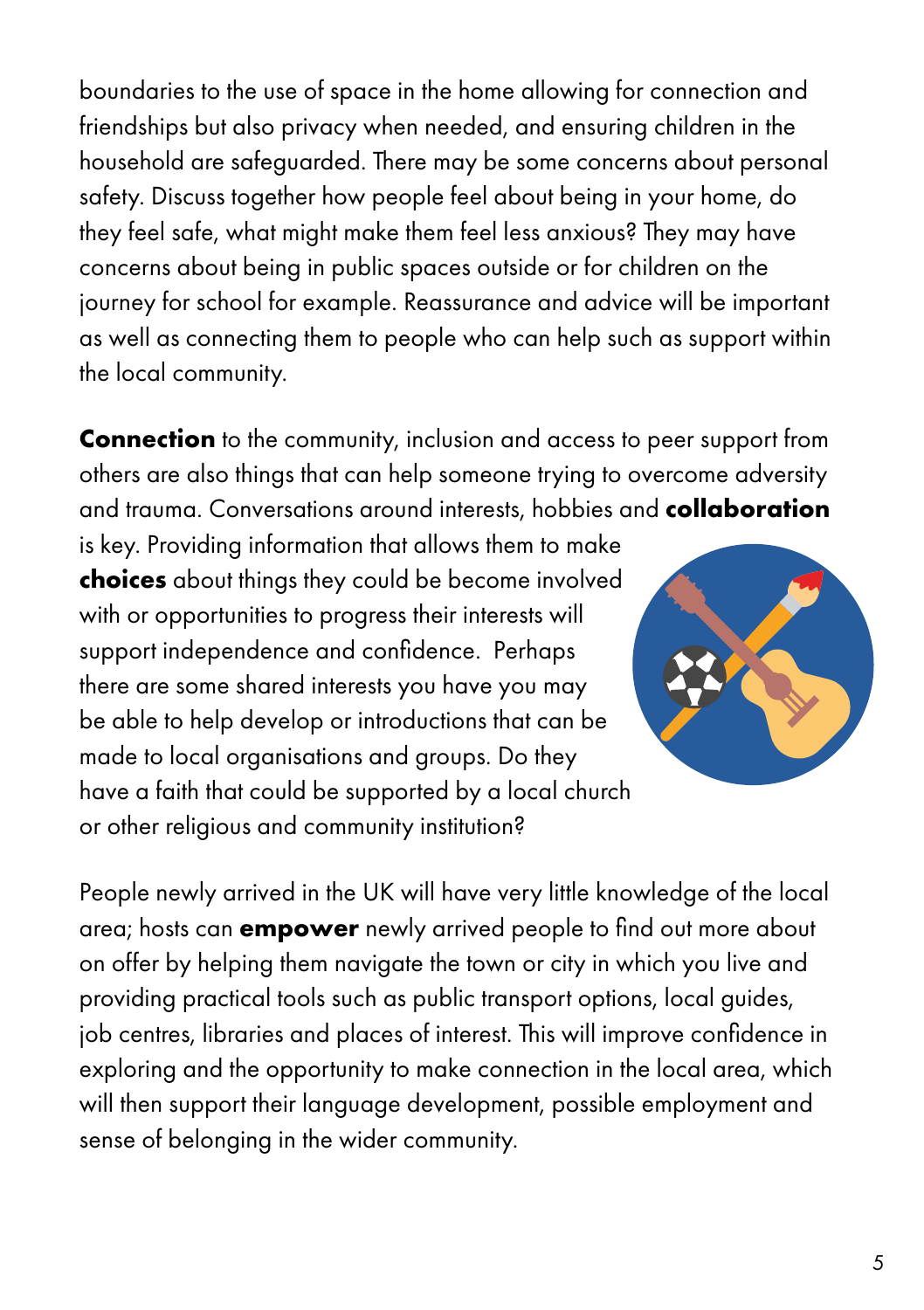The  $\widehat{\mathbb{R}}$  **[DEWIS website](https://www.dewis.wales/the-place-for-wellbeing-in-wales)** contains helpful information about community organisations locally that can support health and wellbeing.

Some people in the local area may have questions and concerns about new families or individuals joining them; your local authority will be able to provide support if necessary to reassure people and answer any questions about support for displaced people in the area.

There are services that everyone needs to access from time to time, but may be more difficult to locate and navigate if you are newly arrived. Registering with a GP, dentist, health services, education and welfare support are key, but this also may be daunting. There are also other services that may be important to know about; for example



services for domestic abuse, mental health and how to report and get support if you are a victim of crime, including racism and hate crime.

| Cymorth iechyd a lles ar gyfer pobl sydd wedi'u dadleolis                                              |
|--------------------------------------------------------------------------------------------------------|
| Health and wellbeing support for displaced peoples                                                     |
| Медичне забезпечення переміщених осіб та їхній добробут                                                |
| Поддержка здоровья и благополучия перемещенных лиц                                                     |
| Wsparcie w zakresie zapewnienia zdrowia i dobrostanu<br>osób wysiedlonych                              |
| يارمەتى تەندرۆستى بۆ كەم ئەندامان                                                                      |
| دعم الصحة والعافية للنازحن                                                                             |
| کمکهای تندرستی ىرای معلولان                                                                            |
| Mbështetje shëndetësore dhe mirëqenieje për<br>personat e zhvendosur                                   |
| বাস্তুচ্যত মানুষগুলোর জন্য স্বাস্থ্য ও সুস্থতা বিষয়ক সহায়তা                                          |
| <b>GIG Second</b><br><b>OUT PROFULDAU NIMEIDIOL MEMIN PLENTINDOD</b><br>CONTRESE CHILDHOOD EXPERIENCES |

## The leaflet [Health and Wellbeing](https://aceawarewales.com/wp-content/uploads/2022/04/Health-Wellbeing-Support-Leaflet-for-Displaced-Peoples-2022.pdf)  [Support for Displaced Peoples](https://aceawarewales.com/wp-content/uploads/2022/04/Health-Wellbeing-Support-Leaflet-for-Displaced-Peoples-2022.pdf)

provides information about national services available in a range of languages to ensure that everyone knows where in Wales support is available. Sometimes people feel ashamed or unable to reach out, but there are services available to all and having this information in case it is ever needed is important. Help should be sought immediately if you have concerns about anyone in the household or yourself.